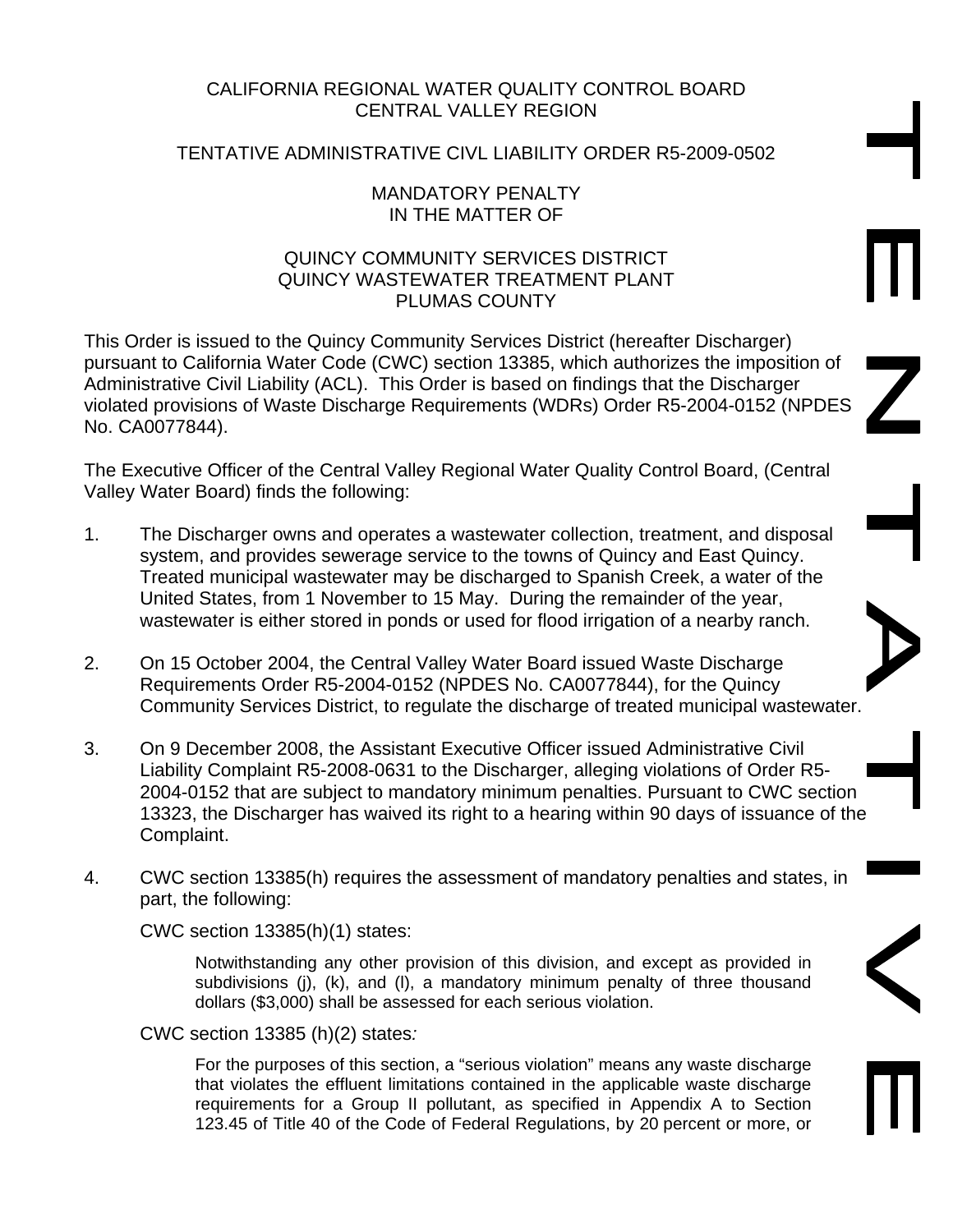for a Group I pollutant, as specified in Appendix A to Section 123.45 of Title 40 of the Code of Federal Regulations, by 40 percent or more.

5. Order R5-2004-0152 includes the following effluent limitations:

2. The effluent discharge to Spanish Creek or Clear Stream shall not exceed the following interim limitations. The interim limitations may supercede the above final limitations as described in this Order in accordance with Provision H.11:

| Constituents<br>(Total<br>Recoverable) | Daily Maximum'          |                             | Monthly Average         |                                |
|----------------------------------------|-------------------------|-----------------------------|-------------------------|--------------------------------|
|                                        | Concentration<br>(μg/L) | Mass <sup>2</sup> (lbs/day) | Concentration<br>(μg/L) | Mass <sup>2</sup><br>(lbs/day) |
| Copper                                 | 56                      | 0.75                        | 18.0                    | 0.24                           |
| ∟ead                                   | 2.2                     | 0.029                       | 0.70                    | 0.0093                         |
| Silver                                 | 2.3                     | 0.031                       | 0.75                    | 0.010                          |

6. According the Discharger's self-monitoring reports, the Discharger committed four serious effluent violations of the above effluent limitation for lead in March 2006, May 2006, and May 2007. Lead is a Group II pollutant. In March 2006, effluent lead was measured at 0.95 ug/L, more than 20 percent above the interim average monthly effluent limitation. In May of 2006 effluent lead was measured at 3.46 ug/L. This reported concentration results in two violations, one for an excess of 20 percent over the daily maximum, and one for an excess of 20 percent over the monthly average effluent limitation. In May of 2007 effluent lead was measured at 0.9 ug/L, again more than 20 percent over the monthly average effluent limitation.

In November of 2005, copper concentration in the facility's effluent was measured at 24.1 ug/L, which is greater than 20 percent over the monthly average effluent limitation. Copper is a Group II pollutant. The mandatory minimum penalty for the four lead and one copper serious violation is **fifteen thousand dollars (\$15,000)**.

7. CWC section 13385 (k) states:

(1) In lieu of assessing all or a portion of the mandatory minimum penalties pursuant to subdivisions (h) and (i) against a publicly owned treatment works serving a small community, the state board or the regional board may elect to require the publicly owned treatment works to spend an equivalent amount towards the completion of a compliance project proposed by the publicly owned treatment works, if the state board or the regional board finds all of the following:

(A) The compliance project is designed to correct the violations within five years.

(B) The compliance project is in accordance with the enforcement policy of the state board, excluding any provision in the policy that is inconsistent with this section.

(C) The publicly owned treatment works has prepared a financing plan to complete the compliance project.

(2) For the purposes of this subdivision, "a publicly owned treatment works serving a small community" means a publicly owned treatment works serving a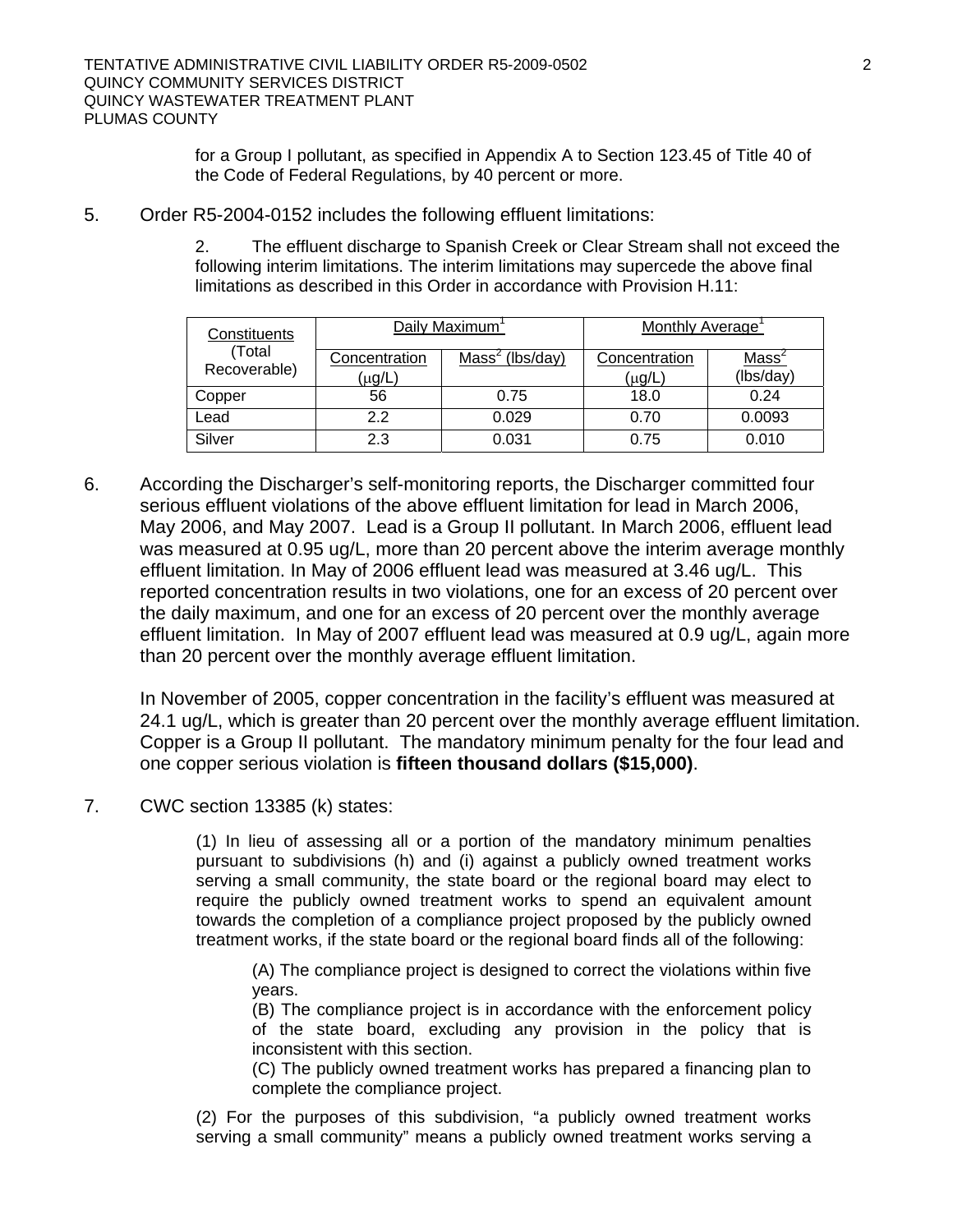population of 10,000 persons or fewer or a rural county, with a financial hardship as determined by the state board after considering such factors as median income of the residents, rate of unemployment, or low population density in the service area of the publicly owned treatment works.

- 8. On 9 February 2009, the Executive Director of the State Water Resources Control Board confirmed that the Quincy Community Services District Wastewater Treatment Plant is a publicly owned treatment works serving a small community within the meaning of CWC section 13385(k)(2). The Water Quality Enforcement Policy lists Plumas County as a rural county with financial hardship. Quincy is on the State Water Board's previous list of small communities with a financial hardship.
- 9. On 18 December 2008, the Discharger requested to complete a Compliance Project in lieu of payment of the ACL. The Discharger proposes to convert a 30-acre parcel adjacent to emergency overflow pond into constructed wetlands, 10 acres of which is to be permanent riparian habitat. In addition the Discharger is purchasing 80 acres of adjacent land that will add further treatment possibilities to reduce levels of lead and copper. The wetlands will provide polishing treatment for removal of effluent metals, including copper and lead. The Discharger also proposes to install a Solar Powered Ultraviolet Disinfection system. The goal of this project is to eliminate toxic discharges by replacing liquid chlorine and liquid sodium bisulfite disinfection with a solar powered ultraviolet disinfection system.
- 10. The Central Valley Water Board finds that the Compliance Project has been designed to correct the violations that have led to the issuance of this Administrative Civil Liability Order within one year, that the project is in accordance with the enforcement policy of the State Water Board, and that the Discharger has appropriate financing to complete the project.
- 11. Issuance of this Administrative Civil Liability Order is exempt from the provisions of the California Environmental Quality Act (Pub. Resources Code section 21000 et seq.), in accordance with California Code of Regulations, title 14, section 15321(a)(2).
- 12. On 15 March 2007, the Central Valley Water Board explicitly delegated to the Executive Officer the authority to issue orders to assess administrative civil liability where the matter is not contested by the discharger. (Resolution R5-2007-0009).

# **IT IS HEREBY ORDERED**, pursuant to CWC section 13385, that

- 1. The Discharger shall be assessed a Mandatory Penalty in the amount of **fifteen thousand dollars (\$15,000).**
- 2. The entire \$15,000 penalty shall be permanently suspended if the discharger complies with the following time schedule to complete the compliance project: